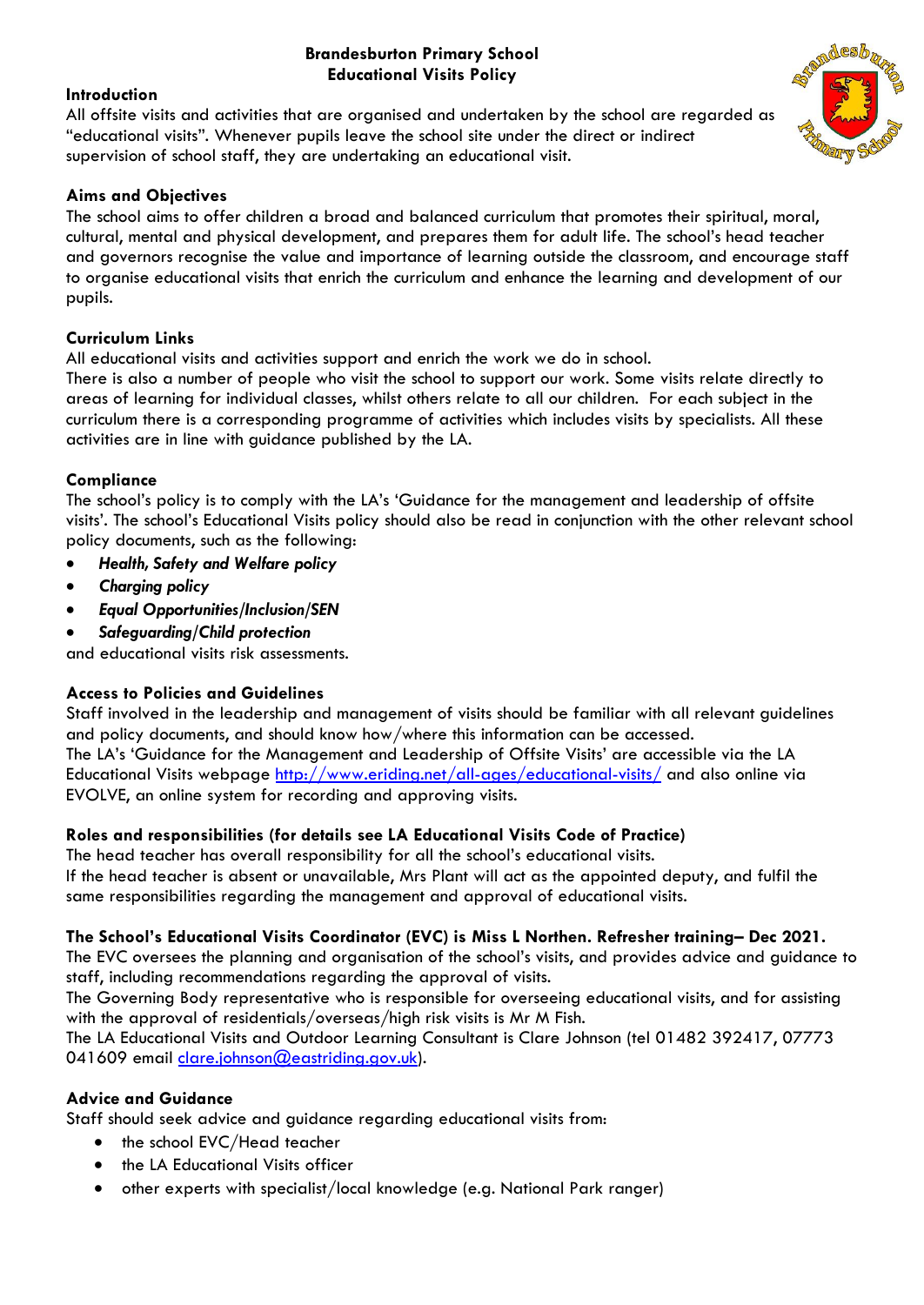# **Training**

The LA provides a range of training opportunities for staff involved in the management, organisation, and leadership of educational visits. A record is kept by the EVC/Child Protection Co-ordinator.

The school ensures the following training opportunities with regard to educational visits are made available

- Training for EVC (including update courses every 3 years)
- Training for Visit Organisers and Group Leaders
- Training for NQTs and new staff
- Training for TAs/others
- In house training at staff meetings

### **Monitoring**

To assure quality of standards on educational visits *the school's head teacher/EVC will accompany at least one visit per term to monitor real practice, and to assist with the review of policies and procedures*

Records of monitoring visits are stored in the EVC file in the head teacher's office. The school's head teacher/EVC will complete the Manger Review (an audit of the school's educational visits policies and procedures that is accessible online via [evolve.edufocus.c](http://www.eriding.net/educationalvisits)o.uk) and share the findings with the Governors and the LA Educational Visits Officer. This will be completed at least every 3 years (or whenever a new head teacher is appointed). Proposed actions in response to the review will be carried out in accordance with the target completion dates stated on the Review form and will be reviewed annually by the EVC/head teacher and EVC governor.

**The following should be read in conjunction with the corresponding chapters in the LA 'Guidance for the Management and Leadership of Offsite Visits', and provide additional information and policy statements that are specific to the school.**

#### **1. Planning and approval procedures**

Visits should be recorded, checked, and approved in accordance with the following procedures:

### **Category 1 - DAY VISITS (ROUTINE)**

Visits that take place on a regular basis throughout the year, or over a specific period of time (e.g. a series of six weekly visits) e.g. visits to local library/swim pool/away sports matches. Category 1 visits should be recorded using:

### • *LA Day Visits form*

Category 1 visits should be checked and approved:

Internally - by the head teacher / EVC and Health and Safety / EVC Governor.

Category 1 visits should be submitted for approval *at least 2 weeks in advance of the first of a series of visits.*

### **Category 2 – DAY VISITS (NON ROUTINE)**

One-off or occasional visits e.g. day visit to York Minster/Scarborough Sea Life Centre. Category 2 visits should be recorded using:

• *LA Day Visits form (EVOLVE)*

Category 2 visits should be checked and approved: Internally - by the head teacher / EVC.

# • *In addition, the Governing Body should be informed of visits that will take place*

Category 2 visits should be submitted for approval *at least 2 weeks in advance of the first of a series of visits.*

### **Category 3 – UK RESIDENTIAL VISITS**

### **Residential Activities**

Children in Year 5 and 6 have the opportunity to take part in a residential visit.

The residential visit enables children to take part in outdoor and adventure activities as part of their PE work. We undertake this visit only with the written agreement of the LA. All specialist activities are undertaken with qualified instructors.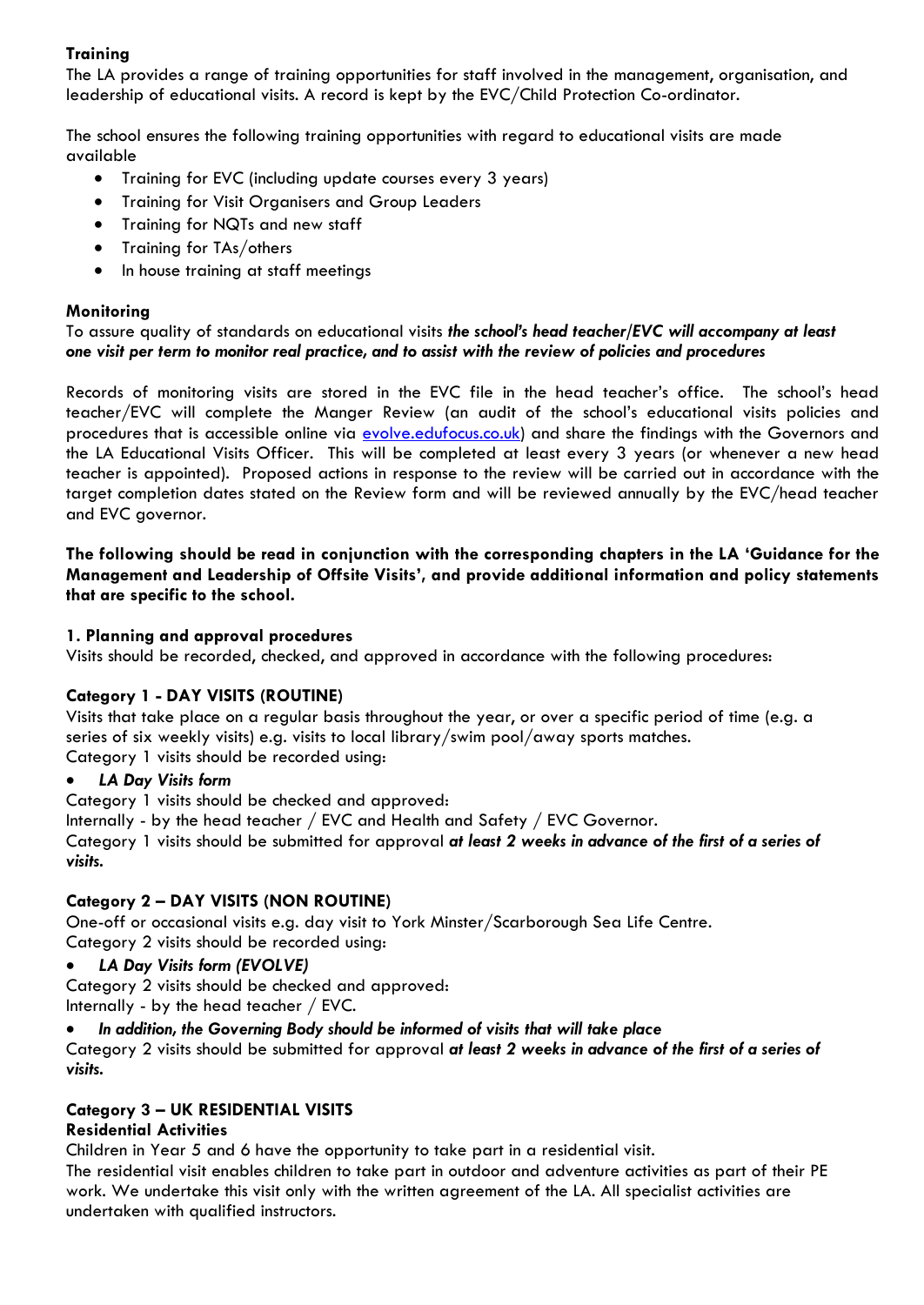Category 3 visits should be recorded using EVOLVE and submitted for approval *at least 6 weeks in advance of the first of the visit.* They should be checked and approved internally by the head teacher/EVC and by the Governing Body and externally by the LA Educational Visits Consultant.

If any of the above 3 types of visit involve what may be regarded as "High risk activities or environments" they MUST be given an additional subcategory "A" classification:

#### **Sub Category "A" – HIGH RISK ACTIVITIES and ENVIRONMENTS**

All day visits, or residential or overseas visits that involve hazards that are significantly different or more serious (in terms of severity and /or likelihood) than might normally be encountered in everyday or school life e.g. a weekly climbing day visit  $= 1$ A, a day visit to dry ski slope  $= 2A$ , a residential stay at outdoor  $centre = 3A$ 

All Sub Category "A" visits should be recorded using EVOLVE Online All Sub Category "A" visits should be checked and approved: Internally - by the head teacher / EVC and EV Governor Externally – by the LA Educational Visits and Outdoor Learning Consultant

All Sub Category 'A' visits should be recorded using EVOLVE and submitted for approval *at least 6 weeks in advance of the first of the visit.* They should be checked and approved internally by the head teacher/EVC and by the Governing Body and externally by the LA Educational Visits Consultant.

For visits with significant financial commitment, "Outline Approval" should be obtained before firm bookings are made. All staff who lead visits are required to **input their own information and assurances on Evolve.**

#### **Visit Objectives**

All educational visits should have a defined purpose, with clearly stated, justifiable educational objectives, or else they may not be approved, and may not be covered by the LA insurance.

#### **Selection of young people**

Every effort is made to ensure that school journeys and activities are available and accessible to all who wish to participate, irrespective of special educational or medical needs, ethnic origin, gender or religion.

### **Staffing selection and supervision ratios**

Effective supervision is of the utmost importance in maintaining the safety and welfare of the children on educational visits.

The LA Educational Visits Guidelines provide recommended minimum staffing ratios, but the choice of staff and the decision regarding ratios is still a matter of judgement for the head teacher, /EVC and Overall Group Leader (and LA Ed Visits Officer, if necessary), as part of the risk assessment and management process.

The school has a responsibility to ensure that all adults involved in the supervision of children during schoolrelated activities (including visits) are suitable people to work with children, and pose no threat to the young people in their care. Concerns about possible child abuse or poor practice by a member of staff, volunteer or other adult should be reported immediately. Young people on educational visits should at all times have ready access to a competent adult who has an appropriate level of first aid training. This normally requires at least one of the group's leaders to have an appropriate and current first aid qualification (6-8 hours of emergency aid training is the minimum training recommended for leaders on educational visits).

### **The Overall Group Leader/Visit Organiser**

The Overall Group Leader must be assessed and approved as suitable and competent to fulfil their role and responsibilities by the head teacher.

Overall Group Leaders should preferably have been as Assistant on several previous visits, and ideally been a Deputy Leader on at least 1 of those visits.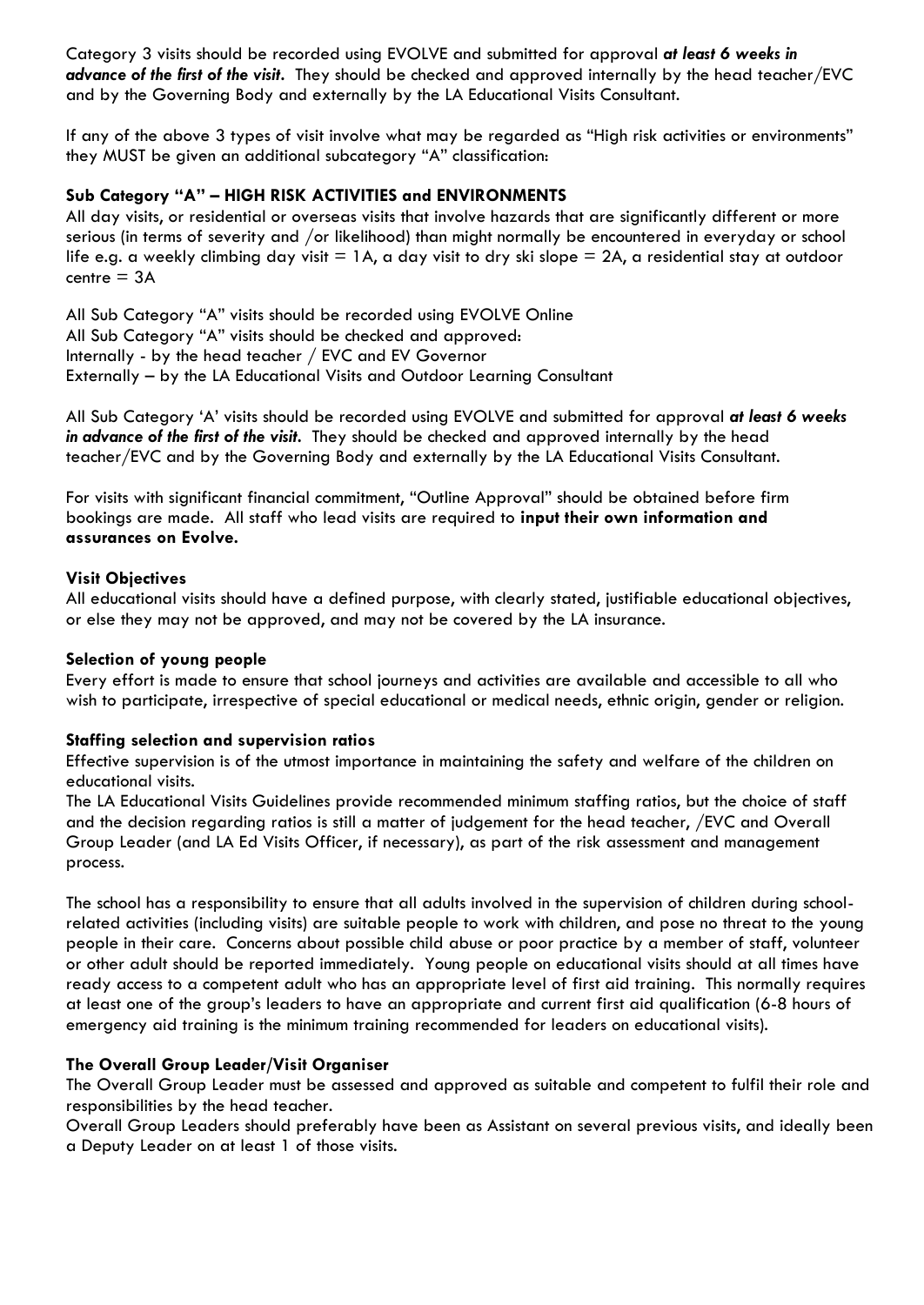## **Deputy, Assistant and Volunteer Leaders**

Visits normally require a Deputy Leader who is able to deputise, and take full responsibility for the Overall Group Leader, if necessary. Assistant Leaders should be chosen carefully, and must be assessed and approved as suitable and competent to fulfil their roles and responsibilities by the head teacher, EVC and Overall Group Leader.

Leaders should consider carefully the implications of family members being present, and the possible complications that might arise.

### **Selection and suitability of accommodation or venues to be visited**

As part of the overall risk assessment process, and in keeping with their legal duty of care, the Overall Group Leader must take reasonable steps to check that any accommodation (e.g. youth hostel) that is used, and any venues (e.g. castles or museums) that the group plans to visit, are suitable, satisfactory, and acceptably safe. Many organisations now have websites or supply teacher information packs that provide all reasonable assurances regarding standards, or have obtained a Learning Outside the Classroom "Quality Badge". However, if necessary, the Provider Assurance Form (EV2) can be sent to the manager of a place of accommodation or venue to be visited, requesting signed, written assurances regarding their safety management systems and operating procedures. When planning a visit, the Visit Organiser (and other group leaders) should, wherever possible, undertake an exploratory visit to inspect and familiarize themselves with the accommodation to be used and venues to be visited.

#### **High risk activities and environments**

Leaders who organise visits that involve high-risk activities and environments must be aware that such visits normally require a greater degree of planning and preparation by virtue of their complexity and unpredictability. All Category 1 and 2 (Day) and Category 3 (UK Residential) visits that involve high risk activities and environments are classified as subcategory 'A' and must be recorded on EVOLVE, and approved by the EVC, head teacher, and LA. Leaders and other supervisors must be sufficiently competent to supervise pupils in the activity/environment. Competence derives from knowledge, experience, training and personal qualities and may be evidenced by holding the relevant National Governing Body (NGB) award where appropriate.

The school keeps a record of staff qualifications, training and leadership experience, this is stored in the EV file in the head teacher office.

Visit Organisers should plan alternative activities and venues to cater for possible changes in circumstances (e.g. worsening weather or rising river levels), and all staff should be aware of these possible contingencies. The EVC will sometimes ask to see and check these plans.

### **Risk assessment/Parental consent**

The school has a legal duty of care for its young people, and must therefore give careful consideration to the hazards involved during an educational visit, and ensure that risks are managed at reasonable and acceptable levels. The Visit Organiser should undertake an appropriate risk assessment for each visit, and this should be shared/discussed/agreed by all visit leaders before the visit takes place. Appropriate written evidence of this process should be provided.

The process of risk assessment should be a positive means of raising awareness of hazards and prompting constructive discussion regarding the best means of risk management – it should therefore be of real practical value to the leaders and group members, not just a paper exercise. A set of written generic risk assessments and a blank specific visit form is available on the Local Authority's Educational Visits website EVOLVE.

- **All relevant generic risk assessment forms are reviewed, amended, and agreed at the start of each academic year by all staff.**
- **These generic forms are stored in a clearly marked file in the head teacher's office, and staff are encouraged to reference these if unsure about agreed practice or before undertaking visits that they are less familiar with.**
- **New leaders/volunteers are asked to read all relevant forms and add their signed agreement before assisting with the leadership of a visit.**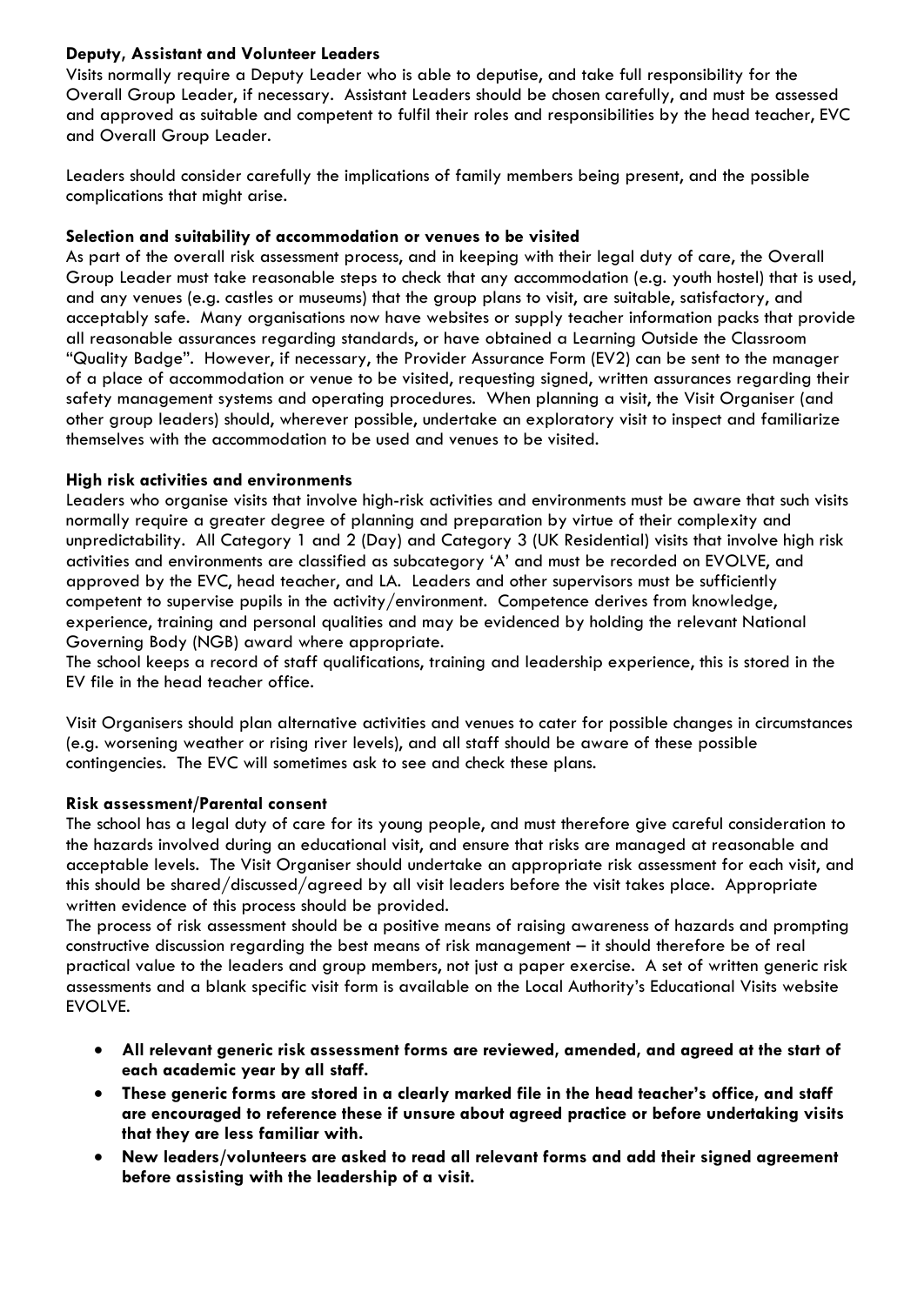- **An additional specific visit risk assessment should be completed by the visit leaders for each visit to record and share information about potential hazards and precautions that may be particularly noteworthy for that specific group, doing particular activities, at specific sites on that visit.**
- **Completed assessments are approved by the school EVC.**

We ask parents to give written permission for their child to take part in any activity that takes children off the school site. If we do not receive this written permission, the child will be unable to participate. Parents sign to give a blanket permission for activities local to the school (within a  $\frac{1}{2}$  mile radius) though parents are informed of such activities beforehand.

The Overall Group Leader and EVC must ensure that parents/guardians are provided with appropriate and sufficient information about all visits. The amount of information and method of provision will depend upon the type of visit planned and the assessed level of risk involved.

Any special/medical needs of pupils are collated by Miss Tomlinson and supervising staff are briefed and trained accordingly. Parents are asked to give written consent to the administration of plasters and offthe-shelf first aid/medication, if deemed necessary. Medical information and consent forms can be obtained from the school office. Parents should be clearly informed of the arrangements and responsibilities for collecting a pupil after a visit. The Visit Organiser/EVC must obtain parent contact details for all pupils on the visit.

We pay annually for LA Voyager Insurance which covers all visits within the UK.

Visit Organisers should check that any external service providers have sufficient public liability cover (normally at least £5 million).

### **Staff briefing and emergency procedures**

It is important that all staff (including volunteers) involved in the leadership of a visit are fully briefed about each visit. Staff should be aware of their expected roles and responsibilities before, during and after a visit. Group leaders should be aware of emergency procedures and how to obtain outside assistance or contact the emergency services if required.

Part of the planning for emergencies must involve the recording of one or more Emergency Home Contact(s) who should be available at any time during the visit.

The Visit Organiser must ensure that group leaders have immediate access to the emergency contact details of the school managers and the parents of those on the visit.

A properly equipped first aid kit is always available to staff during school visits and must be checked and taken on all visits.

### **Charging arrangements**

The Visit Organiser and school EVC should ensure that:

- Each visit is accurately costed and budgeted for;
- Adequate allowances are made for additional unforeseen costs and changes in circumstances;
- Financial plans especially for more complex and committing visits are checked over and agreed first by the EVC/head teacher before financial commitments are made;
- The costs of the visit are made clear to all concerned (including parents), including how much will come from school funds, and how much each parent will be charged or asked to contribute;

No charge may be made in respect of any activity that is deemed to take place in school hours. An activity is deemed to take place during "school hours" if 50% or more of the activity, takes place within school hours. If more than 50% is deemed to be outside of school hours then a charge may be made for "optional extras" only. For residential, a school trip is considered to have taken place within school time if the number of school sessions missed by the pupils amounts to half or more of the number of half days taken up by the activity. The school will not charge for:

- Any activity undertaken as part of the National Curriculum, or part of a syllabus for a prescribed public examination that the pupil is being prepared for at the school, or part of religious education.
- Supply teachers to cover for those teachers who are absent from school accompanying pupils on a residential trip.
- Transport provided in connection with an educational trip during school hours.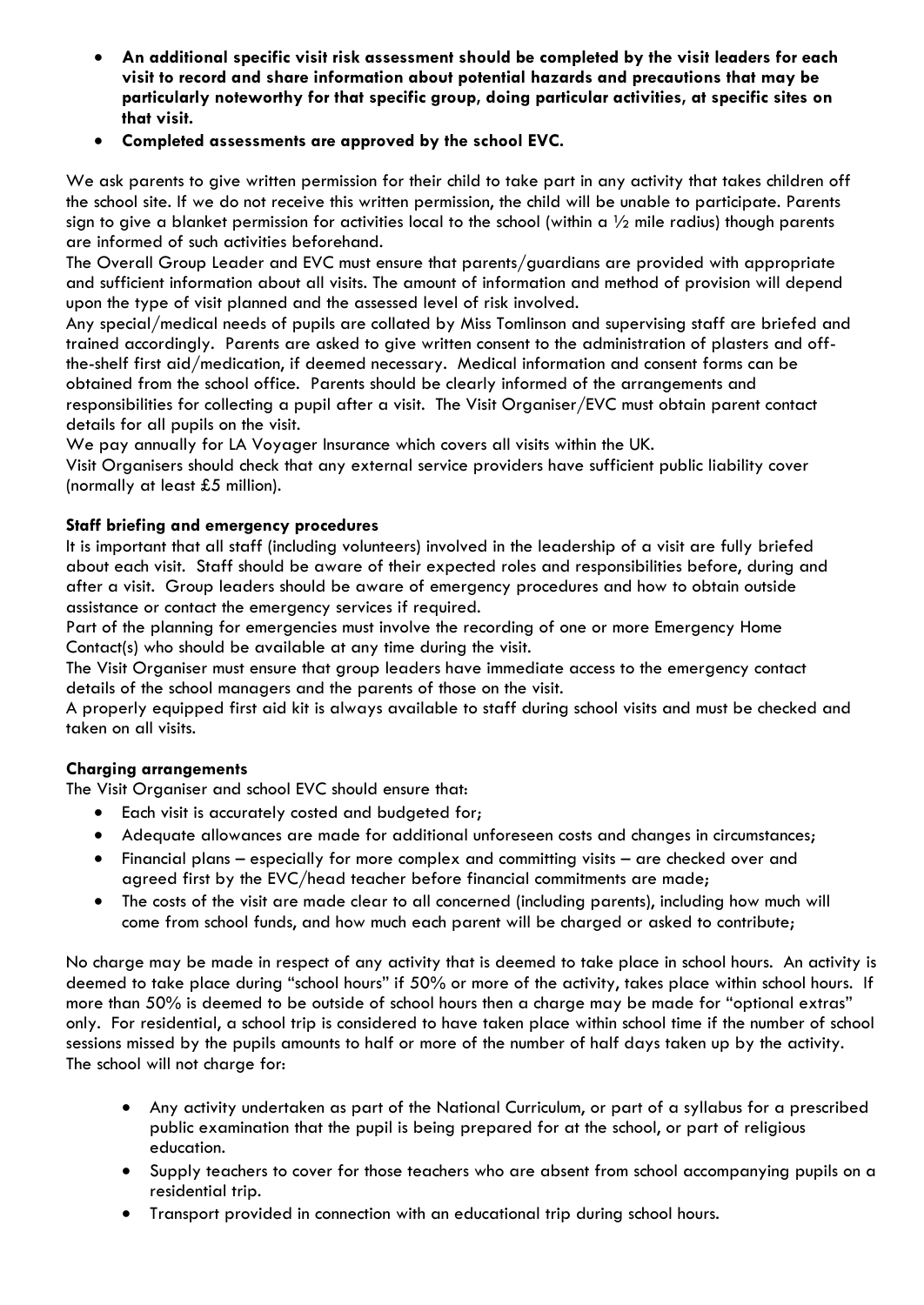The school may ask parents for voluntary contributions towards the cost of these visits, but it must be clear that any contribution is genuinely voluntary.

The school may charge for activities that are provided wholly or mainly outside school hours, as long as these activities are optional extras (see details in the school charging policy) but any charge made in respect of individual pupils will not exceed the actual cost of providing the optional extra activity, divided equally by the number of pupils participating. The costs of the visit should be clear to all concerned.

Those pupils in receipt of free school meals are exempt from the cost of board and lodging during residential visits.

### **Transport**

As part of the overall risk assessment process, the Visit Organiser must take reasonable steps to check that any transport used during the visit is suitable, satisfactory, and acceptably safe, and that any specific Local Authority or legal requirements are met. Leaders should refer to the Local Authority's generic risk assessments that give detailed recommendations for all standard forms of transport.

The school hires coaches/buses from **companies whose safety management systems and operating procedures have been checked and assessed as suitable using the 'Coach/minibus hire company enquiry EV3 form'**

For the safe supervision of pupils on coaches/buses, group leaders are required to:

- **Sit in various locations, spread throughout the coach**
- **Sit near emergency exits**
- **Carry a first aid kit and the school mobile phone.**

The head teacher must ensure the safety of pupils travelling by private car, and should:

- assess and decide if the driver is suitably qualified, experienced and competent;
- inform parents and obtain their written consent (this may not be possible in emergencies);
- gain assurance on main points of reference insurance, licence, roadworthy, seatbelts, etc.;
- carry out suitable Child Protection checks (Council policy requires all drivers carrying young people to be DBS checked);
- ensure that drivers are aware of any specific requirements (e.g. compulsory use of seatbelts – individual school policies may require the use only of full 3-point seatbelts).
- ensure that drivers are aware of their responsibilities and school procedures (e.g. use of seat belts, keeping to speed limits etc.).

• drivers have appropriate insurance – including business cover for employees

- For visits that require the use of staff cars, drivers must:
	- have business insurance

• **be assessed as competent and suitable by the head teacher (using the Driver validation form)** For visits that require the use of parents' cars. Drivers must:

- **be assessed as competent and suitable by the head teacher (using the Driver validation form)**
- **sign to say their car is roadworthy, taxed and insured.**
- **Be DBS checked.**

For visits involving the use of minibuses (if applicable):

The school follows National and Local Authority regulations and guidance, and all minibus drivers have been assessed and approved by the LA Transport Services. All new minibus drivers will be required to complete the MiDAS course at least once every 4 years.

### **Briefing and preparation of young people**

Pupils should be briefed about safety arrangements and what clothing/equipment should be brought. Leaders must ensure that pupils clearly understand what will be considered unacceptable behaviour or conduct, and consequences of non-compliance.

Pupils should be briefed what to do in an emergency, or if they become separated from the rest of the group. It is good practice to teach pupils how to recognise dangers and manage risks sensibly.